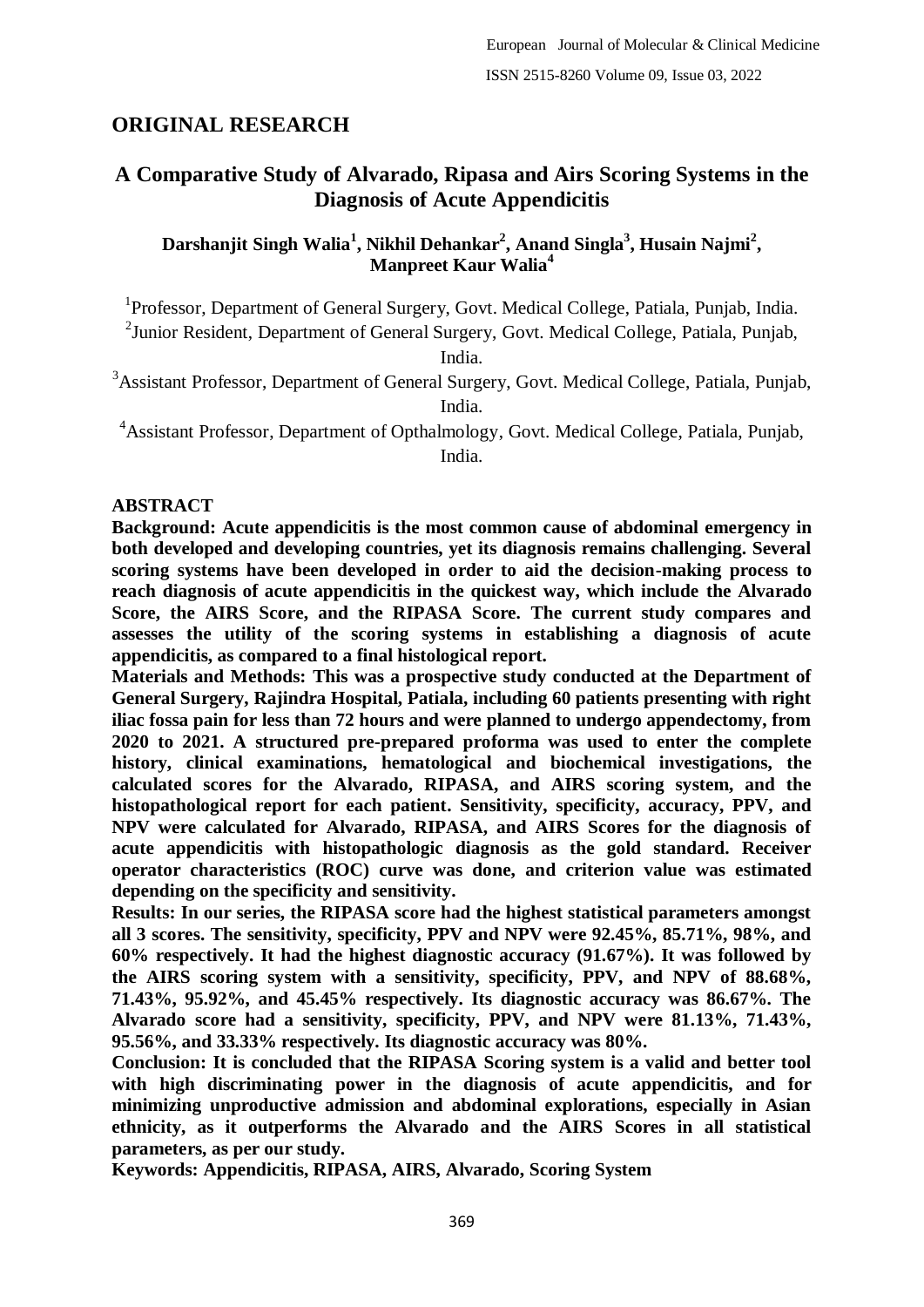**Corresponding Author:**Dr. Manpreet Kaur Walia, Assistant Professor, Department of Opthalmology, Govt. Medical College, Patiala, Punjab, India.

# **INTRODUCTION**

Acute appendicitis is one of the commonest causes of pain in the lower abdomen that leads patients to attend the emergency department. Appendicitis is commonest between the ages of 10 and 20 years, but no age is exempted.<sup>[1]</sup> A male preponderance exists, with a male to female ratio of  $1.4:1$ .<sup>[2]</sup> It is still one of the commonest abdominal emergencies that demand surgery. Emergency appendicectomy makes up one in ten of all emergency surgeries.<sup>[3]</sup> First described by Fitz more than 100 years ago,  $\begin{bmatrix} 4 \end{bmatrix}$  it still remains a difficult diagnosis to establish, and the gold standard to this date is histopathologic examination. The presentation is often not classical, which poses diagnostic challenges in many cases. Quite often the appendix is found to be normal on histopathology, the patient's symptoms being due to other causes.<sup>[5]</sup> This is particularly challenging among the young, the elderly, and females of reproductive age, where other genitourinary and gynecological conditions can present with signs and symptoms that resemble acute appendicitis.

The diagnosis of acute appendicitis is based on signs & symptoms whose interpretation is sometimes subjective (e.g., anorexia) and varied (e.g., pain perception & referral or migration).<sup>[6]</sup> Pain starts in the epigastrium or periumbilical area and migrates to the right lower quadrant. It is also associated with anorexia,<sup>[7]</sup> fever, nausea and vomiting.<sup>[6]</sup> The commonest sign of acute appendicitis is right lower quadrant tenderness, especially at McBurney's point.<sup>[7]</sup> Although direct rebound pain is sometimes difficult to elicit, it is one of the specific signs of acute appendicitis. It can be replaced with other indirect signs such as the Rovsing sign. Initial slight temperature elevation is common.[7] A rectal examination does not appear to be a reliable element in the diagnosis of acute appendicitis because of its low diagnostic weight.

A white blood count above 10,000/cu.mm is a valuable finding in acute appendicitis. A differential white count with a shift to the left (i.e., neutrophils of more than 75%) is also a useful indicant in acute appendicitis. C-reactive protein test is a non-specific test that detects an inflammatory process only, which is positive in acute appendicitis. Often, urinalysis is also necessary to exclude urological causes of right iliac fossa pain.<sup>[8]</sup> If the urine shows abundant red cells it may point to a ureteral calculus and further evaluation is necessary.

Transabdominal sonography is used as an imaging modality in patients with suspected appendicitis because it rapidly helps distinguish patients with appendicitis that require computed tomography or surgery from those with a normal appendix.<sup>[9]</sup> However, the diagnosis of acute appendicitis is often difficult, even for the experienced examiner.<sup>[10]</sup> Initial reliance on ultrasound has become more guarded recently because of moderate sensitivity (86%) and specificity (81%),<sup>[11]</sup> limiting its diagnostic ability.<sup>[12]</sup> Radiological modalities like Computed Tomography (CT) imaging have a high sensitivity and specificity for the definite diagnosis of acute appendicitis, but, its indiscriminate use may lead to detection of early lowgrade appendicitis & unnecessary appendicectomies, and substantially increased health care costs.[13] The use of these diagnostic modalities causes further delays in diagnosis and surgery. Hence, the diagnosis of acute appendicitis still depends to a large extent on clinical judgments, which involve the synthesis of a large amount of clinical data, aided by surgical experience.

A quick and correct diagnosis of acute appendicitis leading to early appendicectomy and avoidance of complications arising from perforations can be difficult at times. If the symptoms are vague, the diagnostic process takes longer, thus delaying surgery, which increases the possibility of complications. On the other hand, hasty surgery without an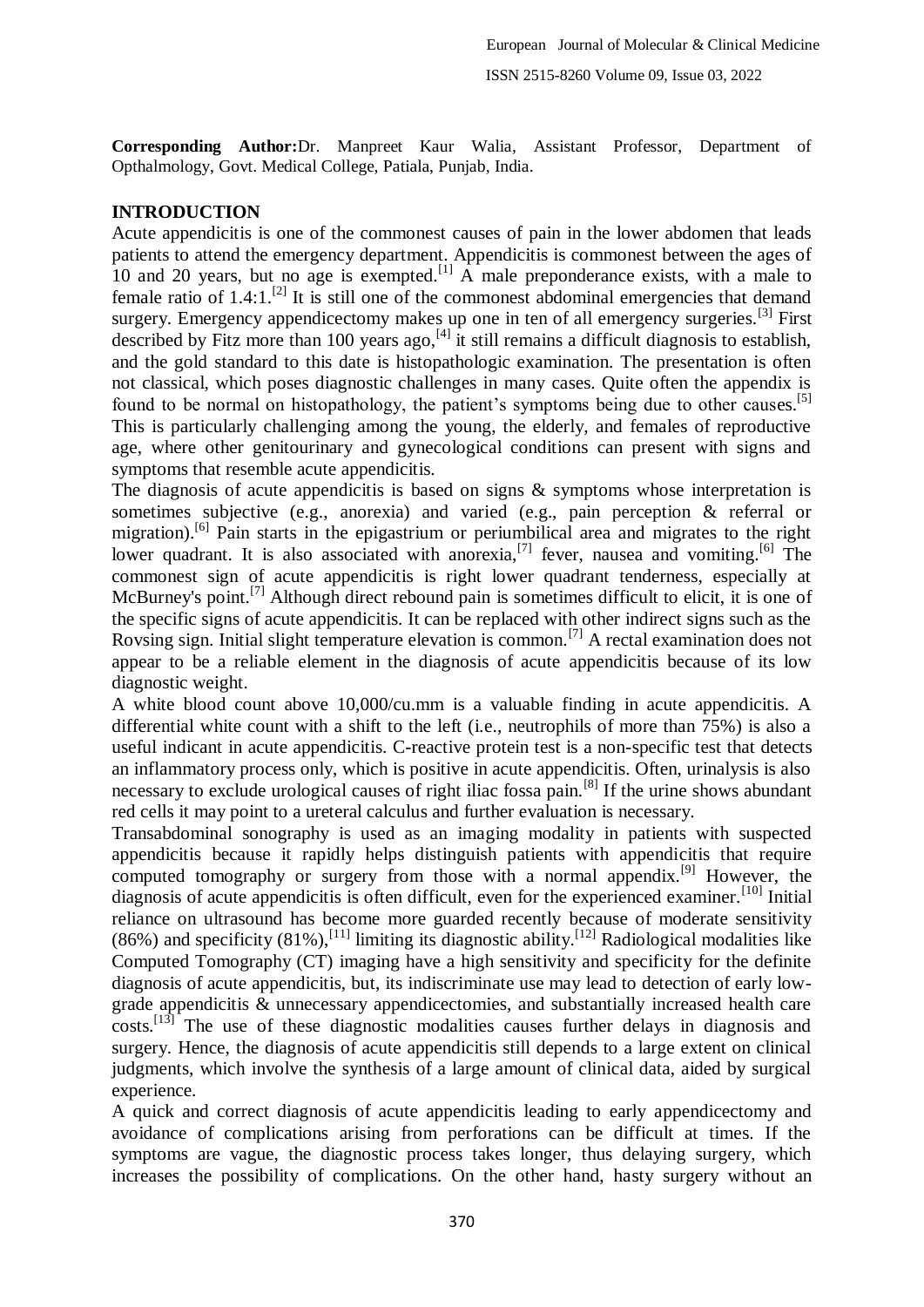accurate diagnosis leads to negative appendectomy, increasing the morbidity of treatment. An equivocal diagnosis of acute appendicitis is thus controversial, as some advocate early surgical exploration on wide indications hoping to prevent perforation, with an associated high frequency of negative explorations as an acceptable trade-off, while others propose early exploration in patients with obvious disease and active observation of patients with an equivocal diagnosis, which gives fewer negative explorations without increasing the number of perforations.[14]

A negative appendicectomy is a surgery performed for a preoperative diagnosis of appendicitis that results in a normal histopathology specimen.<sup>[15]</sup> A normal appendix is often removed to reduce future diagnostic dilemmas. The practice of using clinical parameters alone in diagnostics leads to a false positive diagnosis (negative appendectomy) rate in the range of 15-30%. The rate of such unnecessary laparotomies is even higher (35-45%) in women of childbearing age, because of the female pelvic organs and complications of pregnancy in this group.[16] The negative exploration is not innocuous and carries a morbidity that has been estimated as high as 15%.7 In the past 2 decades, the negative appendectomy rate has been relatively constant with a slight decline after 2000.<sup>[11]</sup> An additional benefit of improved diagnostic accuracy is the lower perforation rate that coincided with the decrease in negative laparotomies.<sup>[17]</sup> This high rate can be decreased by careful and accurate diagnosis of appendicitis thus preventing the progression to perforation and peritonitis. CT reduces the NAR but routine CT is unnecessary to maintain a NAR below 3% and for male patients, a positive Alvarado score suffices.[18,19]

A large number of clinical scoring systems for acute appendicitis are available to the surgeon. The Alvarado scoring system is the most widely known and the best performing system. This scoring system was developed in western countries, and multiple studies have reported low sensitivity and specificity when it is applied to a population with a different ethnic origin and diet.<sup>[20,21]</sup> Both the Alvarado and modified Alvarado scores lack parameters that are important determinants in the diagnosis of acute appendicitis, such as age, gender, and the duration of symptoms. It was constructed based on a retrospective review, but it is supposed to be used on patients with suspicion of appendicitis. Because of the difference in the spectrum of disease between these groups of patients, the scoring weights may be biased.<sup>[22]</sup> The variables were selected without any appropriate mathematical model to help in the identification of variables possessing an independent diagnostic value and in the determination of their weights in the scoring system. Finally, discriminating capacity is lost because of the dichotomization of the variables.

The Appendicitis Inflammatory Response Score (AIRS) 14 includes inflammatory markers which have been shown to have a high discriminating power,<sup>[23]</sup> and are graded instead of being dichotomous, and the biomarker variables are divided into intervals. Weighted ordered logistic regression analysis was used to construct the scoring system. It identifies variables with an independent predicting capacity and helps obtain the variables' scoring weights. Three diagnostic test zones are defined: one zone with a high sensitivity to identify the patients that can be safely discharged with an outpatient follow-up, one zone with a high specificity to identify patients who need to be operated upon, and an indeterminate group of patients who need additional diagnostic workup. It works better in the pediatric population because the variables scored are easy to apply to children.<sup>[24]</sup>

To develop an appendicitis scoring system that is more applicable to the Southeast Asian region, in 2010, the Raja Isteri Pengiran Anak Saleha Appendicitis (RIPASA) score was introduced by Chong et al. which was shown to have higher specificity and sensitivity and an overall higher diagnostic accuracy than the Alvarado score, particularly when applied to Asian popoulations.<sup>[8,25]</sup> The parameters included in the new appendicitis scoring system consisted of age, gender, RIF pain, the migration of pain to the RIF, nausea and vomiting,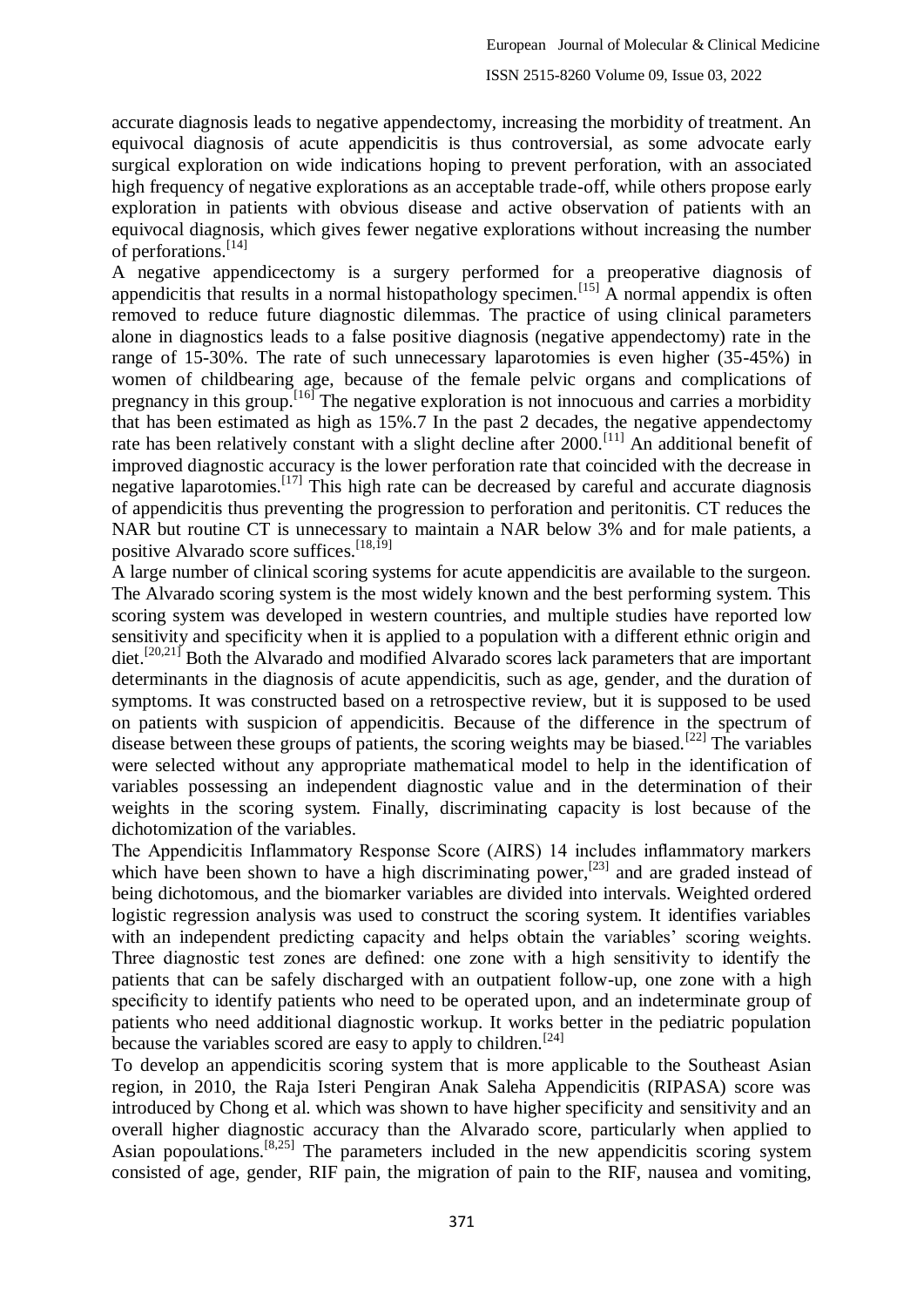anorexia, the duration of symptoms, RIF tenderness, guarding, rebound tenderness, Rovsing's sign, fever, elevated white cell count, negative urinalysis and a foreign NRIC included as an additional parameter because of the high probability of acute appendicitis seen in foreign nationals presenting with RIF pain.[8]

Thus, management of patients with suspected acute appendicitis is still challenging and the optimal management algorithm is still being debated even after the introduction of CT, USG, and diagnostic laparoscopy. Currently, the histopathologic examination is considered to be the gold standard to diagnose appendicitis. The Alvarado, RIPASA, and AIRS scores are amongst the most popular scoring systems for acute appendicitis, devised to mitigate the challenges faced in the diagnosis of acute appendicitis. The current study compares the diagnoses based on the Alvarado, AIRS, and RIPASA scoring systems with those obtained from histopathology after appendectomy and evaluates several predictive diagnostic values, as few such studies exist in the current world literature.

### **Aims and Objectives**

The present study has been attempted to assess the diagnostic accuracy of the Alvarado Scoring System, Acute Inflammatory Response score & RIPASA scoring system among the patients presenting with acute right iliac fossa pain at Rajindra Hospital and Government Medical College, Patiala, with the diagnosis of Acute Appendicitis.

### **MATERIALS & METHODS**

This was a prospective study conducted at the Department of General Surgery, Rajindra Hospital, Patiala, including 60 patients presenting with right iliac fossa pain for less than 72 hours and were planned to undergo appendectomy, from 2020 to 2021. Patients with documented appendicular perforation or lump, or pain >72 hours duration were excluded from the study. A structured pre-prepared proforma was used to enter the complete history, clinical examinations, hematological and biochemical investigations, the calculated scores for the Alvarado, RIPASA, and AIRS scoring system, and the histopathological report for each patient. Data collected were entered into a Microsoft Excel 365 Spreadsheet. All the statistical calculations were done using (Statistical Package for the Social Science) SPSS 21version (SPSS Inc., Chicago, IL, USA) statistical program for Microsoft Windows. Data was described in terms of range; mean  $\pm$ standard deviation ( $\pm$  SD), median, frequencies (number of cases), and relative frequencies (percentages) as appropriate. For comparing categorical data, the Chi-square  $(\chi^2)$  test was performed and an exact test was used when the expected frequency is less than 5. Sensitivity, specificity, accuracy, PPV, and NPV were calculated for Alvarado, RIPASA, and AIRS Scores for the diagnosis of acute appendicitis with histopathologic diagnosis as the gold standard. Receiver operator characteristics (ROC) curve was done, and criterion value was estimated depending on the specificity and sensitivity. The area under curve (AUC) was measured. A probability value (p-value) less than 0.05 was considered statistically significant.

# **RESULTS**

The present study was conducted in the Department of Surgery, Rajindra Hospital, Patiala, amongst 60 cases of acute appendicitis, during 2020-21. The following results were observed. Patients from the 3rd and the 4<sup>th</sup> decades of their lives predominated our study population. Maximum patients were from the 20-30 years age group (n=19, 31.6%) followed by the 31-40 years age group (n=16, 26.6%). The mean age was 33 years, the standard deviation was 14.1 years and the median age was 31. 20 patients (33%) were female and 40 (67%) were male. The sex ratio (M: F) was 2:1.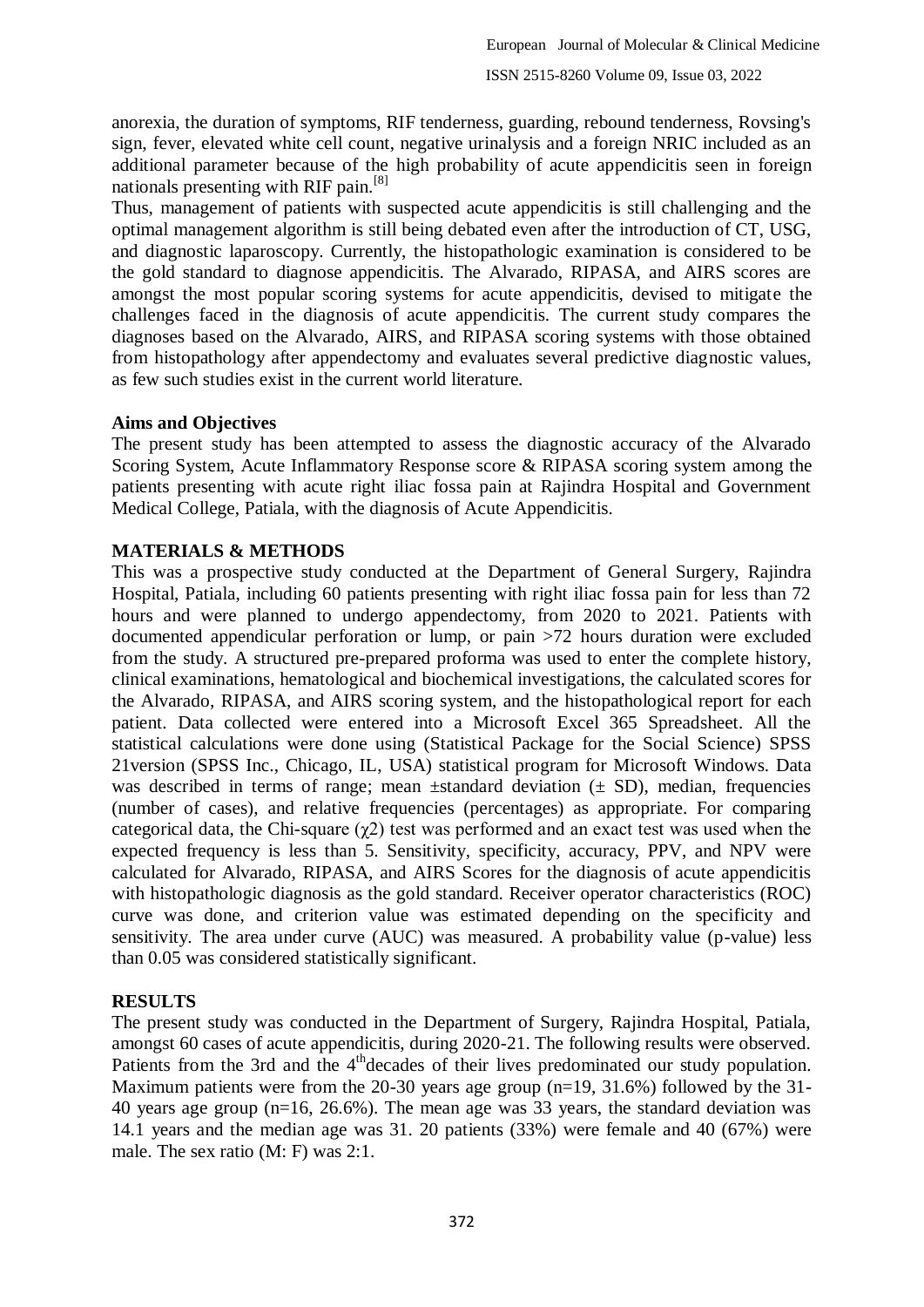The commonest symptom was Right Iliac Fossa pain (n=60, 100%), followed by anorexia  $(n=54, 90\%)$ , nausea and vomiting  $(n=50, 83\%)$ , and pain migration  $(n=48, 80\%)$ . The duration of the symptoms was  $\leq 48$  hours in 24 patients (40%) and  $\geq 48$  hours in the remaining 36 patients (60%). Tenderness in their right iliac fossa was the most common sign (n=58, 97%), followed by guarding  $(n=55, 91\%)$ , fever  $(n=37, 62\%)$ , rebound tenderness  $(n=21, 62\%)$ 35%), and Rovsing's sign (n=14, 23%). Guarding was found to be statistically significant  $(p=0.006)$ . The TLC was elevated in 39 (65%) patients. 48 patients (80%) showed a shift to the left, i.e., an increase in neutrophil counts. The mean neutrophil count was 80.95%. The qCRP was raised in 59 patients (98.3%) The mean qCRP was 40.23. 83% patients had a negative urinalysis report. On statistical analysis, the TLC  $(p=0.045)$ , and negative urinalysis was significant (p=0.011). 53 (88.3%) patients were diagnosed with appendicitis on histopathology. 7 patients were found to have a normal appendix on histopathology. Thus, our overall negative appendectomy rate (NAR) was 11.6%.

| TWOTO IT COMMONION MINUTES TOT THE THE WE WAS DEVELOPED TO TO THE |  |                       |                             |  |         |  |  |
|-------------------------------------------------------------------|--|-----------------------|-----------------------------|--|---------|--|--|
|                                                                   |  | <b>HPE</b>            |                             |  | p-value |  |  |
|                                                                   |  | Appendicitis $(n=53)$ | Appendicitis Absent $(n=7)$ |  |         |  |  |
| Alvarado   $>7$                                                   |  | 43                    |                             |  | 0.003   |  |  |
| Score                                                             |  |                       |                             |  |         |  |  |

#### **Table 1: Confusion matrix for the Alvarado Scoring System**

#### **Table 2: Confusion matrix for the RIPASA scoring system**

|               | ັ<br><b>HPE</b>       |                             |    | p-value    |
|---------------|-----------------------|-----------------------------|----|------------|
|               | Appendicitis $(n=53)$ | Appendicitis Absent $(n=7)$ |    |            |
| <b>RIPASA</b> | 49                    |                             | 50 | $0.0001\,$ |
| score         |                       |                             |    |            |

#### **Table 3: Confusion matrix for the AIRS Scoring System**

|       |      | <b>HPE</b>            |                           |    | p-value |
|-------|------|-----------------------|---------------------------|----|---------|
|       |      | Appendicitis $(n=53)$ | Appendicitis Absent (n=7) |    |         |
| AIRS  | 5.10 |                       |                           | 49 | 0.001   |
| score | N-4  |                       |                           |    |         |

#### **Table 4: Comparison of all 3 scoring systems**

| <b>Statistic</b>                 | <b>Alvarado Score   RIPASA Score</b> |        | <b>AIRS</b> score |
|----------------------------------|--------------------------------------|--------|-------------------|
|                                  | (>7)                                 | (>7.5) | (>4)              |
| Sensitivity                      | 81.13%                               | 92.45% | 88.68%            |
| Specificity                      | 71.43%                               | 85.71% | 71.43%            |
| <b>Positive Predictive Value</b> | 95.56%                               | 98.00% | 95.92%            |
| <b>Negative Predictive Value</b> | 33.33%                               | 60.00% | 45.45%            |
| Accuracy                         | 80.00%                               | 91.67% | 86.67%            |

The sensitivity of Alvarado score (cut-off>7) was 81.13%, specificity was 71.43%, positive predictive value was 95.56% and negative predictive value was 33.3%. Its diagnostic accuracy was 80% and it was significant on statistical comparison with histopathology  $(p=0.003)$  The negative appendectomy rate for the Alvarado scoring system was 3.3%. The sensitivity of RIPASA score (cut-off>7.5) was 92.45%, specificity was 84.71%, positive predictive value was 98% and negative predictive value was 60%. Its diagnostic accuracy was 91.67% and it was highly significant on statistical comparison with histopathology  $(p=0.0001)$  The negative appendectomy rate for the RIPASA scoring system was 1.6%. The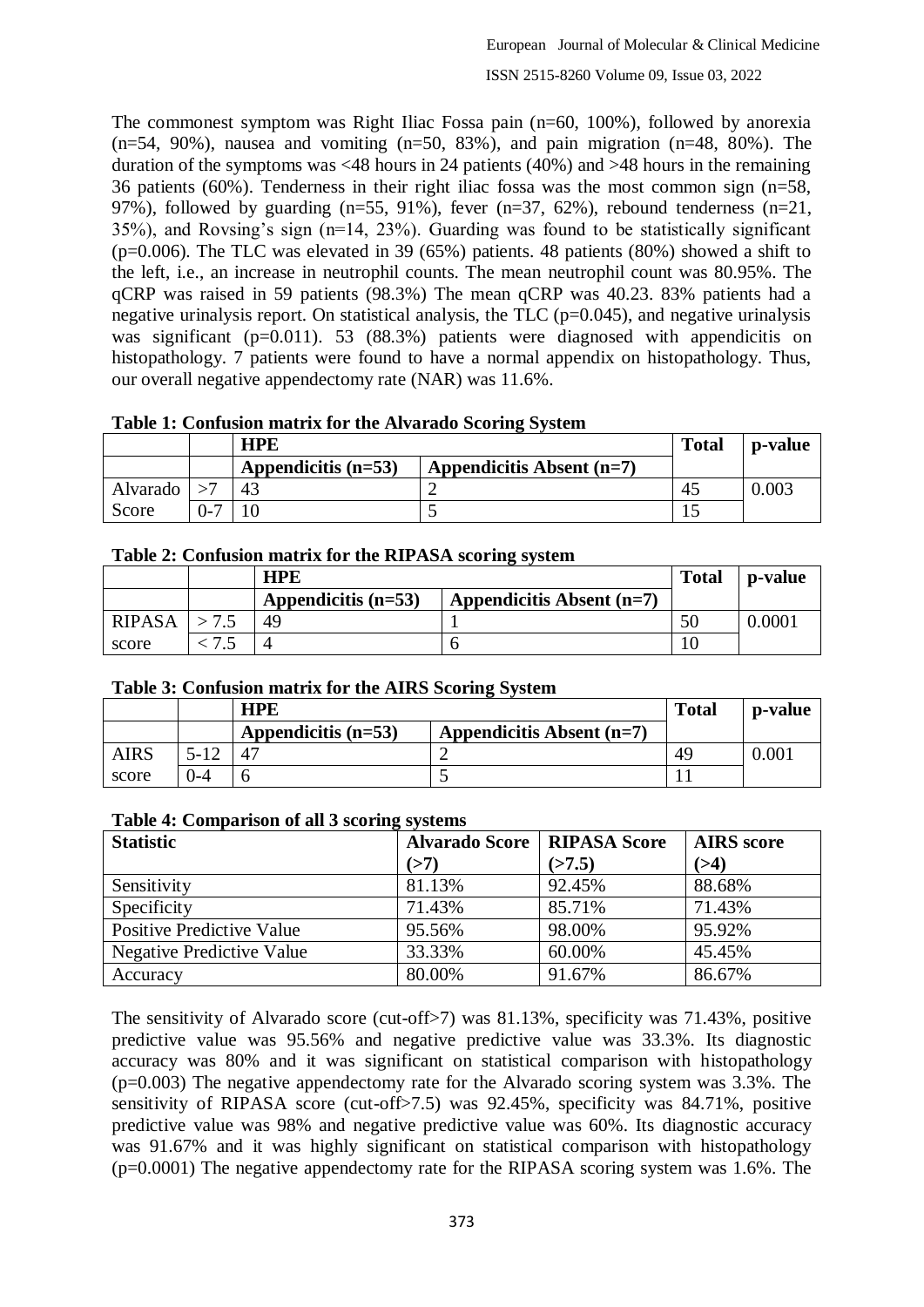sensitivity of the AIRS score was 88.68%, specificity was 71.43%, positive predictive value was 95.92% and negative predictive value was 45.45%. Its diagnostic accuracy was 86.67% and it was significant on statistical comparison with histopathology ( $p=0.001$ ). The negative appendectomy rate was 3.3%.

Area under the Alvarado ROC is 0.765. The cut-off score for maximum sensitivity and specificity is 6.5, which is less than the original cut-off value of 7. Similarly, the area under the RIPASA ROC is 0.833, and maximum sensitivity and specificity are seen at a cut-off of 7.3, which is approximately equal to the original cut-off of 7.5. The area under the AIRS ROC is 0.770, and the maximum sensitivity and specificity are encountered at a cut-off of 4.5, which is a little higher than the original scoring cut-off of 4. Statistical analysis revealed all AUCs to be statistically significant. The RIPASA ROC AUC is highly significant (p=0.004) Hence, all 3 scoring systems are helpful in the diagnosis of acute appendicitis, but the RIPASA scoring is superior amongst the three, as per our series.



**Figure 1: Comparison of Alvarado, RIPASA, and AIRS Scoring Systems**



**Figure 2: Receiver Operator Characteristic Curve**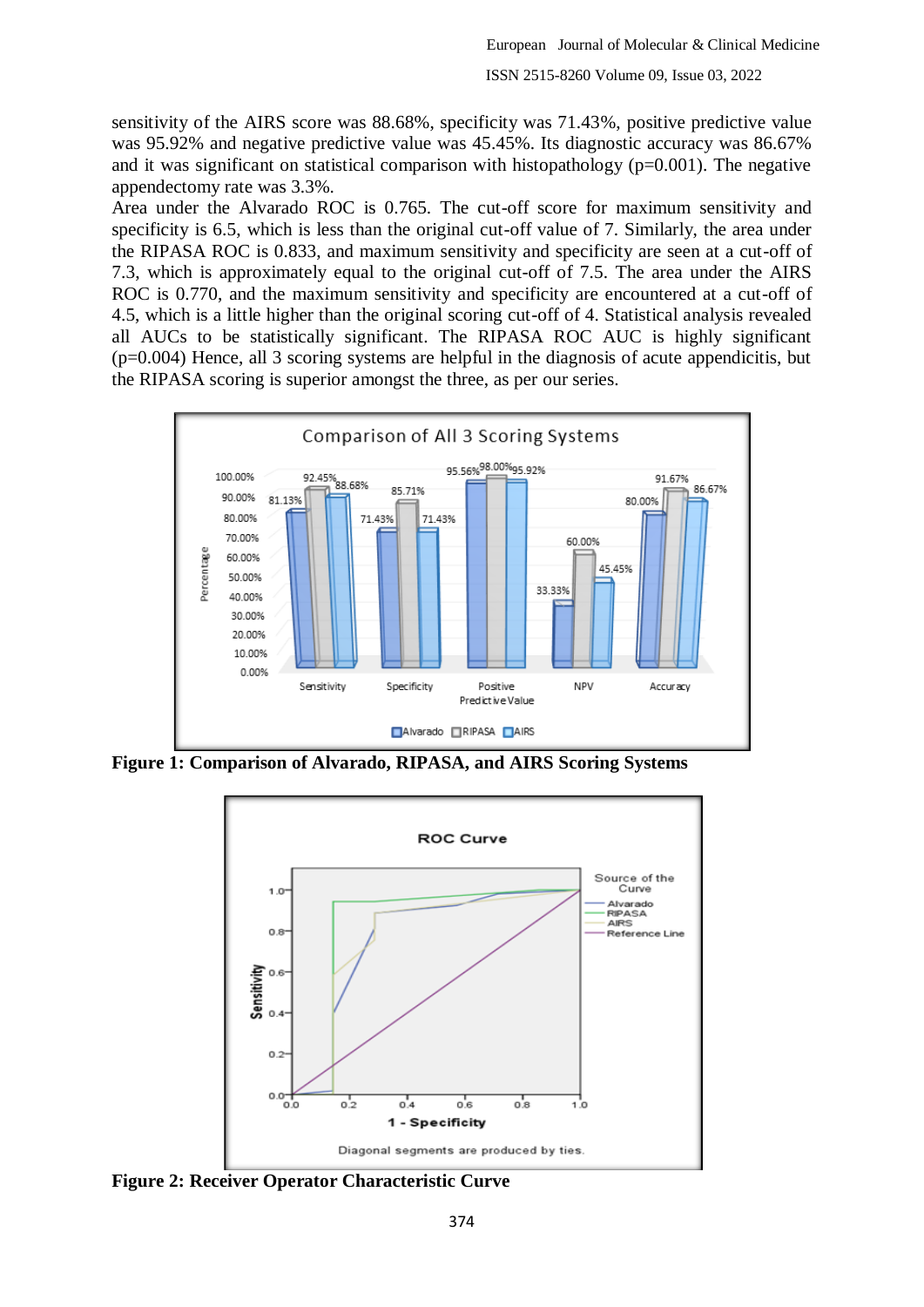## **DISCUSSION**

Acute appendicitis is one of the commonest surgical emergencies, and appendectomy is one of the commonest surgical procedures performed by general surgeons all around. Delayed diagnosis of acute appendicitis can lead to a perforated appendix, and is hazardous for the patient, while a wrong diagnosis leads to a negative appendectomy. The diagnosis of acute appendicitis remains challenging, particularly for inexperienced surgeons. The diagnosis is primarily clinical, as radiologic investigations such as the CT scan may lead to an increase in unnecessary appendectomies, are costlier, and delay appendectomy as they consume time. Similarly, USG is an operator dependent modality and has lower sensitivity (86%) and specificity  $(81\%)$ .<sup>[11]</sup> Thus, one has to rely on scoring systems for the diagnosis of acute appendicitis, many of which are available to surgeons. The present study was conducted in the Department of Surgery, Rajindra Hospital, Patiala, amongst 60 cases of acute appendicitis, to compare Alvarado, RIPASA, and AIRS scoring systems.

The demographic profile of our series is consistent with most studies from India. Gopalam & Konidala reported a mean age of 34 years, while Singla et al described a mean age of 25.7 years. Both studies had a male predominance in their study population.<sup>[26,27]</sup>

88.3% (n=53) patients were diagnosed with appendicitis on histopathology. Thus, our negative appendectomy rate (NAR) was 11.6%7 and the patients were found to have a normal appendix on histopathology. This correlates well with studies by Singla et al (10%) and Nanjundaiah et al  $(10.6\%)$ .<sup>[12,27]</sup> Chong et al had a NAR of 16.3%,<sup>[25]</sup> while Memon et al describe NAR of up to  $20\%$ .<sup>[28]</sup>

The Alvarado scoring system has a high validity when applied to western populations, but, when it was applied to Asian populations, it revealed a moderately lower specificity and sensitivity. Bolivar-Rodriguez et  $aI<sub>z</sub><sup>[29]</sup>$  in their study obtained a higher sensitivity for the Alvarado score (97.2%), while Karami et al,<sup>[30]</sup> and Patil et al,<sup>[31]</sup> reported the sensitivities to be 78.41% and 78.6% respectively. Lower sensitivities were reported by Chishti et al,<sup>[32]</sup> and Dezfuli et al,<sup>[33]</sup> i.e., 64.4% and 53.9%, respectively. Patil et al,<sup>[31]</sup> and Karami et al,<sup>[30]</sup> obtained a very high specificity for the Alvarado score (100%), while lower specificities were obtained by Chishti et al,<sup>[32]</sup> (58.82%) and Bolivar-Rodriguez et al,<sup>[29]</sup> (27.6%) The specificity in our series correlated well with that of Dezfuli et al  $(70.18\%)$ .<sup>[33]</sup>

The RIPASA scoring system which was exclusively designed for use with Asian populations, is broader and simpler and consists of seventeen items and an additional parameter. Negative urinalysis was included in the original RIPASA score study to exclude urinary causes of RIF pain, as 60% of the original authors' hospital (RIPAS Hospital, Brunei) general surgical admissions were urological in nature.8 Our sensitivity for the RIPASA score correlates well with those of Karami et al,<sup>[30]</sup> (93.18%), Dezfuli et al (97.2%),<sup>[33]</sup> while that of Bolivar-Rodriguez et al was higher  $(97.2\%)$ .<sup>[29]</sup> Lower sensitivities were described by Chong et al  $(87.78%)$  and Chishti et al  $(87.78%)$ .<sup>[25,32]</sup> It correlates well with that obtained by Chong et al,<sup>[8]</sup> in their 2011 comparative study (81.3%). The specificities obtained by Karami et al,<sup>[30]</sup> and Chishti et al,<sup>[32]</sup> were 91.6% and 76.47% respectively, while much lower sensitivities were obtained by Chong et al,<sup>[25]</sup> (67%), Dezfuli et al33 (45.61%), and Bolivar-Rodriguez et al  $(27.6\%)$ .<sup>[29]</sup> Chong et al,<sup>[25]</sup> in their 2011 study reported the diagnostic accuracy of RIPASA to be 91.8%.

The AIR scoring system is another clinical criterion for AA diagnosis well known in validation studies during the last decade. It uses graded variables that can be objectively applied, and the score was constructed using weighted ordered logistic regression, comprising variables chosen using appropriate mathematical models. The sensitivity of AIRS score in our series correlated well with that of Andersson et al (89.1%),<sup>[34]</sup> Patil et al,<sup>[31]</sup> Saha et al  $(89.9\%)$ ,<sup>[35]</sup> Scott et al  $(90\%)$ ,<sup>[36]</sup> and Bolivar-Rodriguez et al,<sup>[29]</sup> (91.9%) while higher sensitivities of 97.7% and 93% were reported by Chishti et al,<sup>[32]</sup> and de Castro et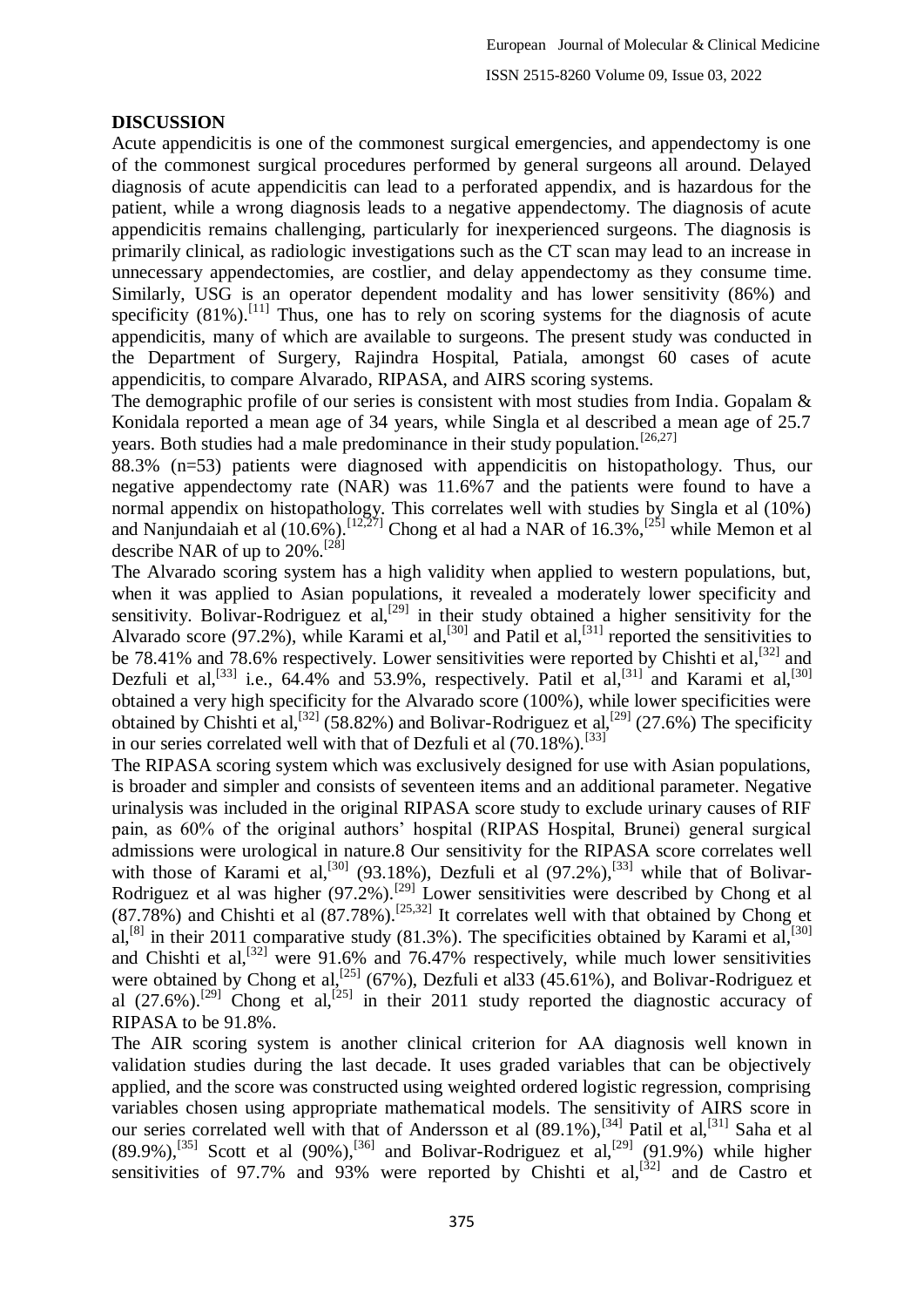al.<sup>[24]</sup>Karami et al,<sup>[30]</sup> and Sudhir & Sekhar,<sup>[37]</sup> reported lower sensitivities of 78.4% in their studies. Patil et al,<sup>[31]</sup> reported the specificity of the AIRS score to be  $100\%$ . The specificity of the AIRS score at a cut-off of 4 was much higher in the series of Karami et al  $(91.6\%)$ ,  $^{[30]}$ Bolivar-Rodriguez et al  $(89.5\%)$ ,<sup>[29]</sup> and Sudhir & Sekhar  $(89\%)$ .<sup>[37]</sup> The lowest specificity reported was by Chishti et al  $(29.41\%)$ .<sup>[32]</sup>

| <b>Scoring</b> | <b>Study</b>            | Year | <b>Sensitivit</b> | <b>Specificit</b> | <b>PPV</b>               | <b>NPV</b> |
|----------------|-------------------------|------|-------------------|-------------------|--------------------------|------------|
| <b>System</b>  |                         |      | y(%)              | y(%)              | (%)                      | $(\%)$     |
| Alvarado       | Present Study           | 2021 | 81.13             | 71.43             | 95.56                    | 33.3       |
|                | Karami et al            | 2017 | 78.41             | 100               | 100                      | 38.71      |
|                | Bolivar-Rodriguez et al | 2018 | 97.25             | 27.6              | 83.3                     | 72.7       |
|                | Chishti et al           | 2020 | 64.4              | 58.82             | 89.23                    | 23.81      |
|                | Dezfuli et al           | 2020 | 53.9              | 72.18             | 70                       | 53.3       |
| <b>RIPASA</b>  | Present Study           | 2021 | 92.45             | 84.71             | 98                       | 60         |
|                | Chong et al             | 2011 | 98                | 81.3              | 81.3                     | 97.4       |
|                | Nanjundaiah et al       | 2014 | 96.2              | 90.5              | 98.9                     | 73.1       |
|                | Singla et al            | 2016 | 95.6              | 80                | 97.7                     | 66.7       |
|                | Karami et al            | 2017 | 93.18             | 91.67             | 98.8                     | 64.7       |
|                | Bolivar-Rodriguez et al | 2018 | 97.2              | 27.6              | 88.8                     | 90         |
|                | Chishti et al           | 2020 | 87.78             | 76.47             | 95.18                    | 85.98      |
|                | Dezfuli et al           | 2020 | 93.4              | 45.61             | 69.61                    | 83.3       |
| <b>AIRS</b>    | Present Study           | 2021 | 88.6              | 71.43             | 95.92                    | 45.45      |
|                | De Castro et al         | 2012 | 93                | 85                | 79                       | 95         |
|                | Karami et al            | 2017 | 78.41             | 91.67             | 98.57                    | 36.67      |
|                | Patil et al             | 2017 | 89.9              | 63.6              |                          |            |
|                | Saha et al              | 2018 | 89.9              | 63.6              | 95.23                    | 43.75      |
|                | Bolivar-Rodriguez et al | 2018 | 91.9              | 89.5              | 96.7                     | 56.7       |
|                | Chishti et al           | 2020 | 97.78             | 29.41             | 88                       | 71.43      |
|                | Andersson et al         | 2021 | 96.1              | 43                | $\overline{\phantom{a}}$ | 99         |

**Table 5: Sensitivity, Specificity, PPV and NPV of Alvarado, RIPASA and AIRS scoring systems by various authors**

In our series, the sensitivity and specificity of the RIPASA score were significantly better than the other 2 scoring systems. It had the highest diagnostic accuracy, and the maximum area under the ROC  $(0.833)$  and the RIPASA ROC AUC is highly significant ( $p=0.004$ ). It was followed by the AIRS scoring system with a sensitivity of 88.68%. The Alvarado score showed the lowest sensitivity amongst the 3 scores. The specificity of both the AIRS and the Alvarado scores were lower, at 71.43%. Thus, both AIRS and Alvarado score were comparably less suitable for ruling in the diagnosis when applied to our population. This compares favorably with that of Karami et  $aI$ <sup>[30]</sup> who stated that the RIPASA score is superior to the AIRS and Alvarado score, and is in contrast to that of Bolivar-Rodriguez et al and Chisthi et al,<sup>[29,32]</sup> who concluded that the AIRS score is superior to RIPASA and Alvarado scoring systems. However, it is worthwhile to note that the study by Bolivar-Rodriguez was done in a western population.<sup>[29]</sup>

#### **CONCLUSION**

It is concluded that the RIPASA Scoring system is a valid and better tool with high discriminating power in the diagnosis of acute appendicitis, and for minimizing unproductive admission and abdominal explorations, especially in Asian ethnicity, as it outperforms the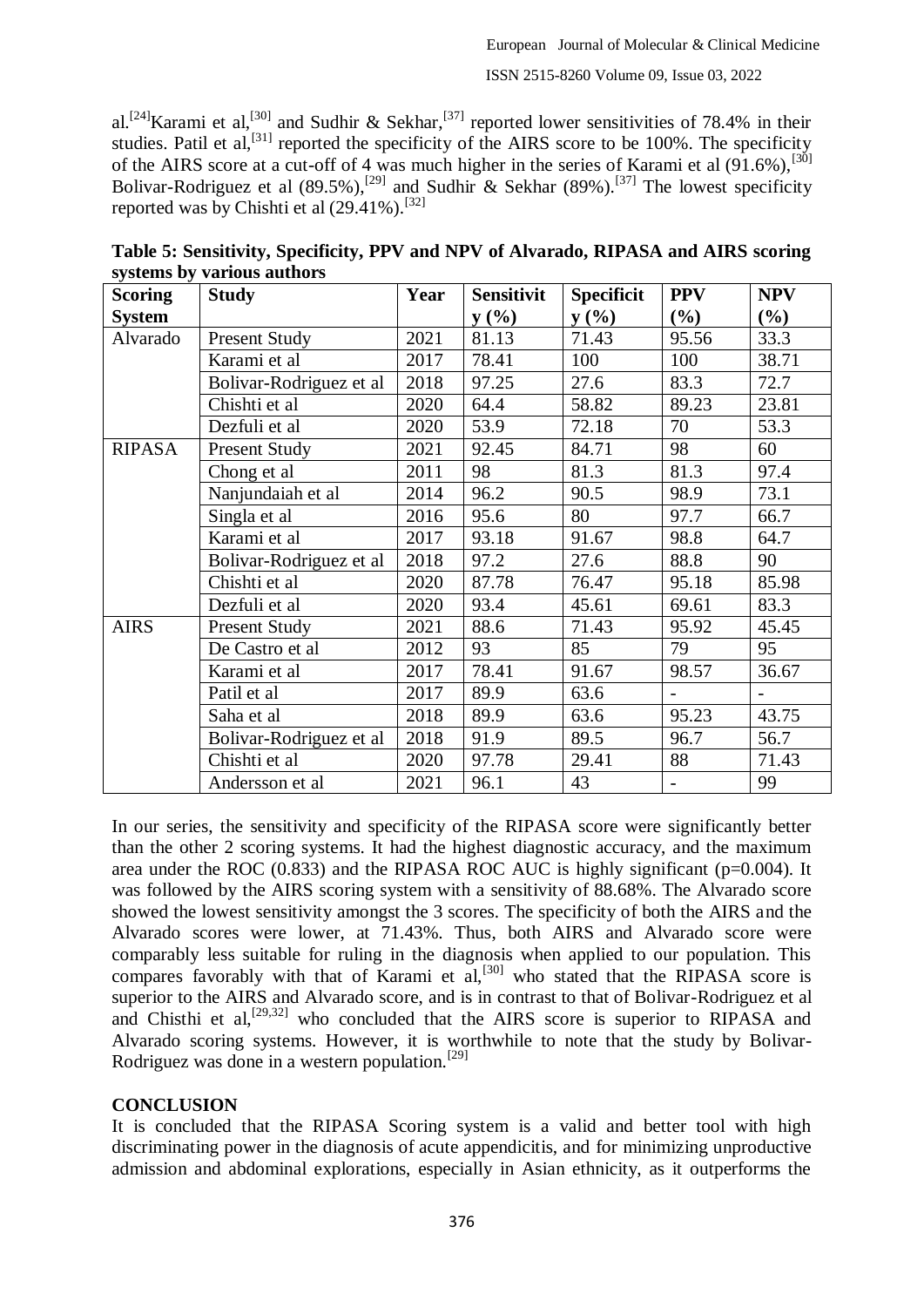Alvarado and the AIRS Scores in all statistical parameters, as per our study. The surgeon can perform a quick diagnosis on encountering a patient with acute appendicitis, with a score >7.5 suggesting a need for appendectomy. However, further studies are required with larger sample sizes, as very few studies comparing all three scoring systems exist.

## **REFERENCES**

- 1. Addiss DG, Shaffer N, Fowler BS, Tauxe RV. The epidemiology of appendicitis and appendectomy in the United States. Am J Epidemiol. 1990 Nov;132(5):910–25.
- 2. Humes D, Speake WJ, Simpson J. Appendicitis. BMJ Clin Evid. 2007 Jul 1;2007:04–8.
- 3. Barman DMK, Das, Kaustav, Mukherjee K. Use of Ripasa Score in the Diagnosis of Acute Appendicitis: A Pilot Study from West Bengal, India. J Med Sci Clin Res. 2019 Jul 6;7(7).
- 4. Fitz R. On Perforating Inflammation of the Vermiform Appendix with Special Reference to Its Early Diagnosis and Treatment. N Engl J Med. 1935 Aug 8;213(6):245–8.
- 5. Gilmore OJ, Browett JP, Griffin PH, Ross IK, Brodribb AJ, Cooke TJ, et al. Appendicitis and mimicking conditions. A prospective study. Lancet Lond Engl. 1975 Sep 6;2(7932):421–4.
- 6. Alvarado A. A practical score for the early diagnosis of acute appendicitis. Ann Emerg Med. 1986 May;15(5):557–64.
- 7. Lewis FR, Holcraft J, Boey J, Dunphy J. Appendicitis: A Critical Review of Diagnosis and Treatment in 1,000 Cases. Arch Surg. 1975 May 1;110(5):677.
- 8. Chong CF, Adi MIW, Thien A, Suyoi A, Mackie AJ, Tin AS, et al. Development of the RIPASA score: a new appendicitis scoring system for the diagnosis of acute appendicitis. Singapore Med J. 2010 Mar;51(3):220–5.
- 9. Chan I, Bicknell SG, Graham M. Utility and diagnostic accuracy of sonography in detecting appendicitis in a community hospital. AJR Am J Roentgenol. 2005 Jun;184(6):1809–12.
- 10. Cobben LP, de Van Otterloo AM, Puylaert JB. Spontaneously resolving appendicitis: frequency and natural history in 60 patients. Radiology. 2000 May;215(2):349–52.
- 11. Terasawa T, Blackmore CC, Bent S, Kohlwes RJ. Systematic review: computed tomography and ultrasonography to detect acute appendicitis in adults and adolescents. Ann Intern Med. 2004 Oct 5;141(7):537–46.
- 12. N N, Mohammed A, Shanbhag V, Ashfaque K, S A P. A Comparative Study of RIPASA Score and ALVARADO Score in the Diagnosis of Acute Appendicitis. J Clin Diagn Res JCDR. 2014 Nov;8(11):NC03-05.
- 13. Mariadason JG, Wang WN, Wallack MK, Belmonte A, Matari H. Negative appendicectomy rate as a quality metric in the management of appendicitis: impact of computed tomography, Alvarado score and the definition of negative appendicectomy. Ann R Coll Surg Engl. 2012 Sep;94(6):395–401.
- 14. Andersson M, Andersson RE. The appendicitis inflammatory response score: a tool for the diagnosis of acute appendicitis that outperforms the Alvarado score. World J Surg. 2008 Aug;32(8):1843–9.
- 15. Abu-Yousef MM, Bleicher JJ, Maher JW, Urdaneta LF, Franken EA, Metcalf AM. High-resolution sonography of acute appendicitis. AJR Am J Roentgenol. 1987 Jul;149(1):53–8.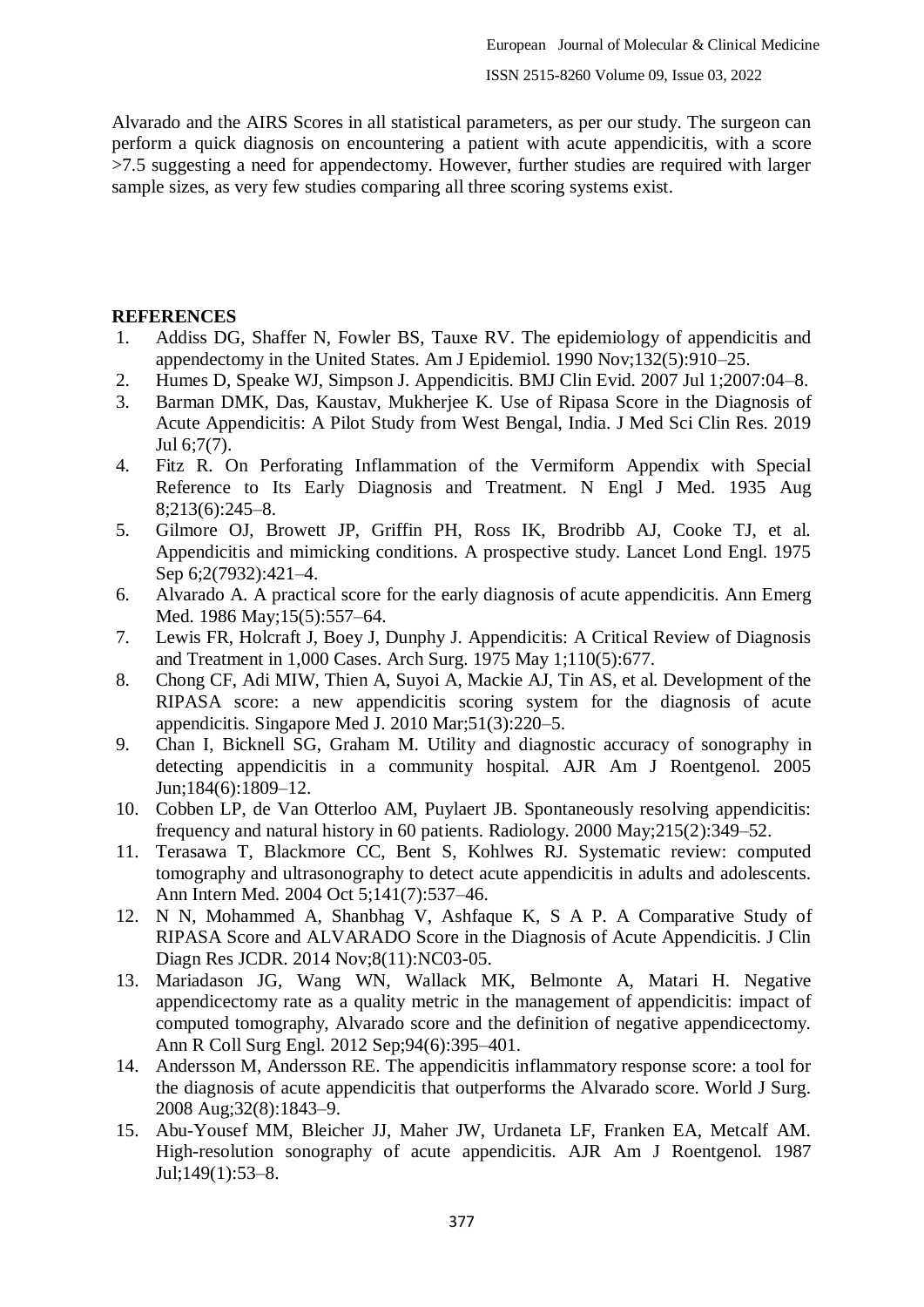- 16. Livingston EH, Woodward WA, Sarosi GA, Haley RW. Disconnect between incidence of nonperforated and perforated appendicitis: implications for pathophysiology and management. Ann Surg. 2007 Jun;245(6):886–92.
- 17. de Dombal FT. Computers and the surgeon--a matter of decision. Surg Annu. 1979;11:33–57.
- 18. Di Saverio S, Podda M, De Simone B, Ceresoli M, Augustin G, Gori A, et al. Diagnosis and treatment of acute appendicitis: 2020 update of the WSES Jerusalem guidelines. World J Emerg Surg WJES. 2020 Apr 15;15(1):27.
- 19. Andersson RE, Hugander A, Ravn H, Offenbartl K, Ghazi SH, Nyström PO, et al. Repeated clinical and laboratory examinations in patients with an equivocal diagnosis of appendicitis. World J Surg. 2000 Apr;24(4):479–85; discussion 485.
- 20. Khan I, ur Rehman A. Application of alvarado scoring system in diagnosis of acute appendicitis. J Ayub Med Coll Abbottabad JAMC. 2005 Sep;17(3):41–4.
- 21. Al-Hashemy AM, Seleem MI. Appraisal of the modified Alvarado Score for acute appendicits in adults. Saudi Med J. 2004 Sep;25(9):1229–31.
- 22. Ransohoff DF, Feinstein AR. Problems of spectrum and bias in evaluating the efficacy of diagnostic tests. N Engl J Med. 1978 Oct 26;299(17):926–30.
- 23. Andersson RE, Hugander AP, Ghazi SH, Ravn H, Offenbartl SK, Nyström PO, et al. Diagnostic value of disease history, clinical presentation, and inflammatory parameters of appendicitis. World J Surg. 1999 Feb;23(2):133–40.
- 24. de Castro SMM, Ünlü C, Steller EP, van Wagensveld BA, Vrouenraets BC. Evaluation of the appendicitis inflammatory response score for patients with acute appendicitis. World J Surg. 2012 Jul;36(7):1540–5.
- 25. Chong CF, Thien A, Mackie AJ, Tin AS, Tripathi S, Ahmad MA, et al. Comparison of RIPASA and Alvarado scores for the diagnosis of acute appendicitis. Singapore Med J. 2011 May;52(5):340–5.
- 26. Gopalam PR, Konidala MVSS. Comparison of acute inflammatory score and Alvarado score in diagnosis of acute appendicitis at a tertiary care hospital. Int Surg J. 2017 Nov 25;4(12):4034.
- 27. Singla A, Singla S, Singh M, Singla D. A comparison between modified Alvarado score and RIPASA score in the diagnosis of acute appendicitis. Updat Surg. 2016 Dec; 68(4): 351–5.
- 28. Memon GA, Shah SKA, Toor -ur-Rehman Khan. APPENDICITIS; Prof Med J. 2019 Jan 10;26(01).
- 29. Bolívar-Rodríguez MA, Osuna-Wong BA, Calderón-Alvarado AB, Matus-Rojas J, Dehesa-López E, Peraza-Garay F de J. [Comparative analysis of diagnostic scales of acute appendicitis: Alvarado, RIPASA and AIR]. Cir Cir. 2018;86(2):169–74.
- 30. Karami MY, Niakan H, Zadebagheri N, Mardani P, Shayan Z, Deilami I. Which One is Better? Comparison of the Acute Inflammatory Response, Raja Isteri Pengiran Anak Saleha Appendicitis and Alvarado Scoring Systems. Ann Coloproctology. 2017 Dec; 33(6): 227–31.
- 31. Patil S, Harwal R, Harwal S, Kamthane S. Appendicitis inflammatory response score: a novel scoring system for acute appendicitis. Int Surg J. 2017 Feb 25;4(3):1065.
- 32. Chisthi MM, Surendran A, Narayanan JT. RIPASA and air scoring systems are superior to alvarado scoring in acute appendicitis: Diagnostic accuracy study. Ann Med Surg 2012. 2020 Nov;59:138–42.
- 33. Dezfuli SAT, Yazdani R, Khorasani M, Hosseinikhah SA. Comparison between the specificity and sensitivity of the RIPASA and Alvarado Scoring systems in the diagnosis of acute appendicitis among patients with complaints of right iliac fossa. AIMS Public Health. 2020;7(1):1–9.